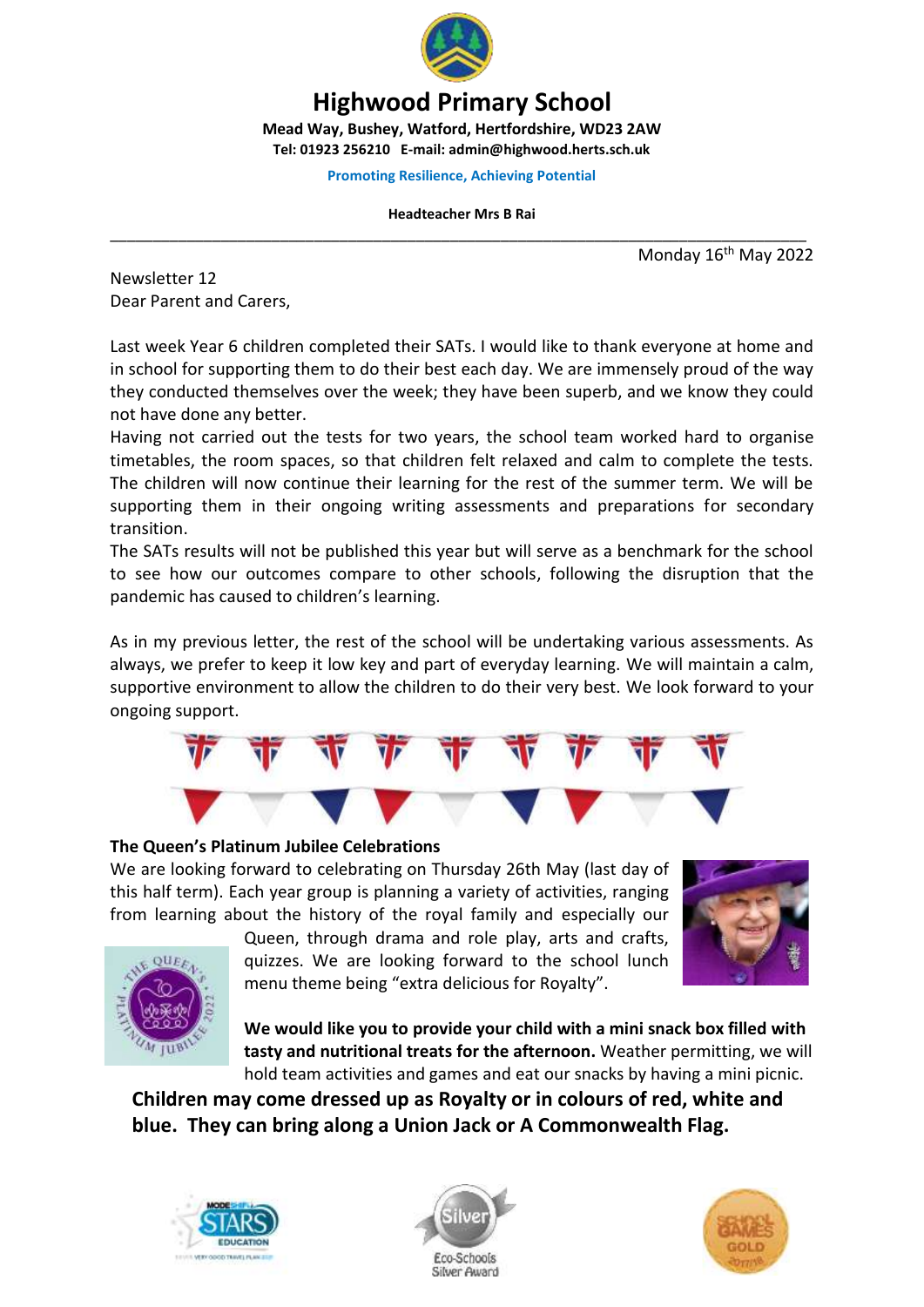



### **Government SEND Review: Right Support, Right Place, Right Time**

The government is determined to level up opportunities for all children and young people – without exception. We are just as ambitious for children and young people with special educational needs and disabilities (SEND) as we are for every other child. The SEND Review sets out the government's proposals for a system that offers children and young people the opportunity to thrive, with access to the right support, in the right place, and at the right time, so they can fulfil their potential and lead happy, healthy and productive adult lives.

[https://assets.publishing.service.gov.uk/government/uploads/system/uploads/attachment\\_](https://assets.publishing.service.gov.uk/government/uploads/system/uploads/attachment_data/file/1073623/SEND_Review_consultation_Easy_Read.pdf) [data/file/1073623/SEND\\_Review\\_consultation\\_Easy\\_Read.pdf](https://assets.publishing.service.gov.uk/government/uploads/system/uploads/attachment_data/file/1073623/SEND_Review_consultation_Easy_Read.pdf)

The link above will help you to understand the review and to have your say about the consultation. **If you require help to understand it better, please make an appointment to see Mrs Fernandes, SENDCo and Inclusion Lead, who will be happy to guide you through it. It is important that you have your say.**

The government still wants to hear your views on their changes, to make sure they get it right. They need to know what you think by Friday 22 July 2022.

> If you would like to get involved visit: sendreview.campaign.gov.uk

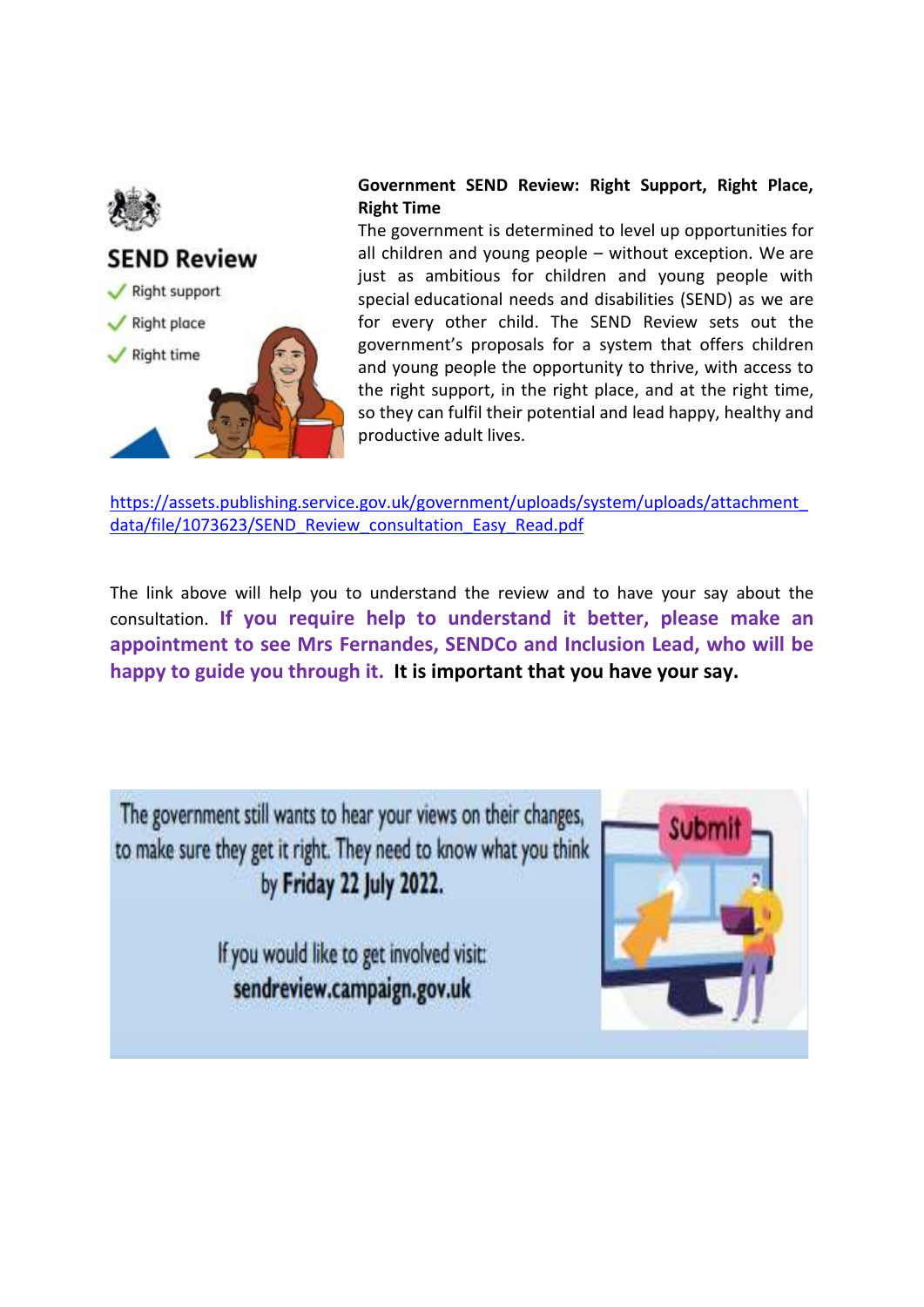# **Introduction**



The government looked at services and support for children and young people with special educational needs and disabilities and in alternative provision to look at how to improve them.

Government is a group of people who make decisions for a country.

We called this the SEND Review.



Review means looking into something to find out more information about it and suggesting some possible changes to improve things.



Special educational needs and disabilities is sometimes called SEND for short.

Alternative provision gives extra support in mainstream schools, or provides specialist places and support, to children and young people who need more help to learn as well as they can.



EHC

Local authorities are responsible for providing services in a local area.



Different types of schools:

A mainstream school is a school that teaches children with different types of needs.

### **What the SEND Review found**



There are four main problems with the SEND and alternative provision system:

1. It's hard for children, young people, their families, and schools to get the support they need when they need it.



2. Children and young people with SEND don't always get the support they need to do as well as they could.







4. The money used to support children and young people with SEND or who are in alternative provision is not always used in the best way.

# What do you think?



We want to know what you think about these ideas.



We need to know what you think by Friday, 22 July 2022.



Please contact us and tell us what you think by: Email: sendreview.consultation@education.gov.uk

# Glossary



The EHCP is agreed between the child or young person, their family, the school, health and care services and the local authority.

An Education, Health and Care Plan

needs and includes the support and

so that they are able to learn.

(EHCP) is a plan for some children and

young people with SEND that explains their

services that a child or young person needs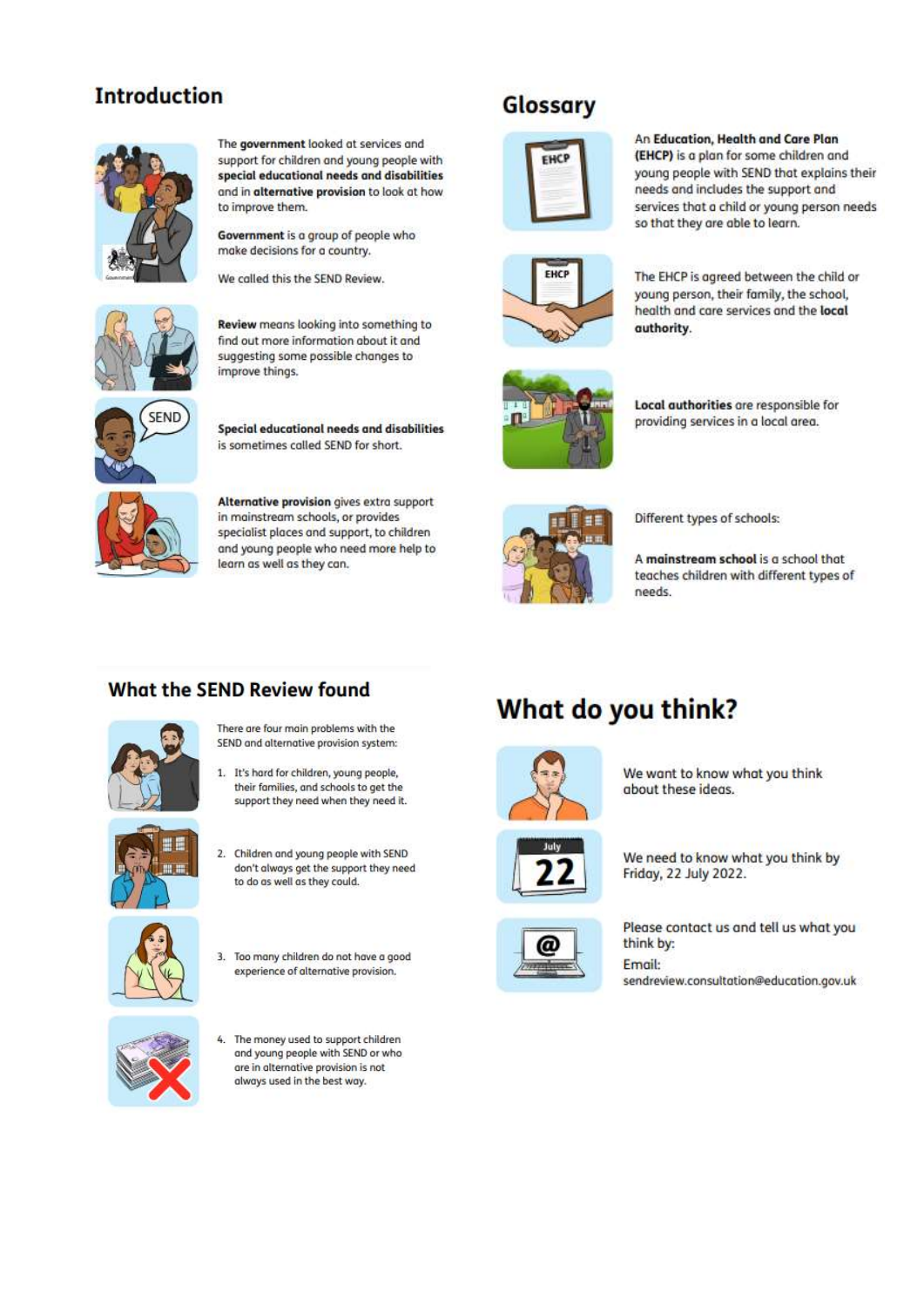#### **SAFEGUARDING UPDATE SAFEGUARDING CHILDREN IS EVERYONE'S RESPONSIBILITY**

Does a child you know ever feel lonely when they're online? In a study by the UK's Office for National Statistics, 14% of 10–12-year-olds said that they DID often feel lonely – so any child experiencing those feelings is, sadly, far from unusual. To support Mental Health Awareness - which this year has the theme of 'loneliness' – a group of children and teenagers, explained some of the things that make them feel isolated when they're online. They also suggested some ways they use technology to make themselves feel better when that happens. Below is a compiled ideas guide.

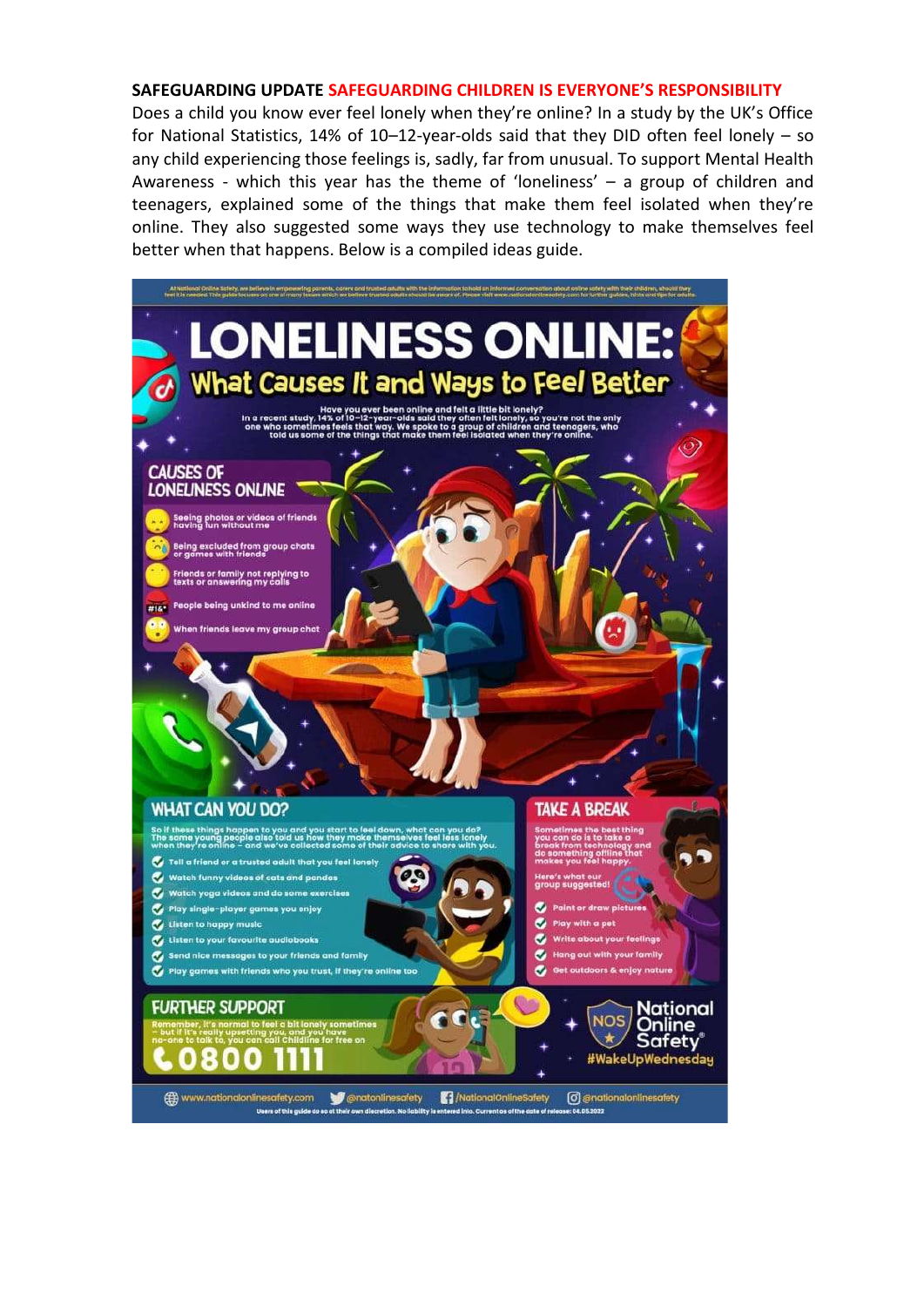**Warmer Weather** As it appears that summer has arrived, I would kindly like to remind you that children must wear the correct uniform. Please ensure your child has a named water bottle and hat.

- Sweatshirt, cardigan or fleece in royal blue with school motif
- $\bullet$  Polo shirt white or royal blue
- Trousers, skirt or tailored shorts grey or black
- $\bullet$  Socks plain grey, black or white
- Shoes black NO trainers
- P.E. kits should be a top in house colour, black tracksuit bottoms or shorts with a black sweatshirt. Trainers should be plain white or black. No leggings please.
- Hijabs should be of plain colour in royal blue, black, white or grey

Girls have the option to wear summer blue and white gingham or striped dresses. The new style of gingham all-in-ones which have shorts at the bottom are also acceptable, provided that the shorts are of an reasonable length (no more than 2-3 inches above the knee please). P.E. kits must only be worn on P.E. days and cannot be combined with other aspects of uniform on non P.E. days. Please also remember that long hair must be tied back or plaited every day. Thank you for your help with these matters.

And finally, we have many wonderful, talented children at Highwood! The auditions went well on Friday and we look forward to your attendance at **Highwood's Got Talent** Show on Friday 10<sup>th</sup> June to be held at the Grange Academy.

Wishing you a good week ahead.

Bindu Rai Headteacher

## **Dates for your diary…**

| 16.05.22                                                     | Parent meeting re Jigsaw and delivery of PSHE curriculum 9:15-9:45am       |
|--------------------------------------------------------------|----------------------------------------------------------------------------|
| 20.05.22                                                     | Year 6 palaeontology workshop                                              |
| 23.05.22                                                     | Walk to School awareness week                                              |
| 25.05.22                                                     | Dental survey for selected children in Rec and year 1                      |
| 26.05.22                                                     | Celebration for Queen's Platinum Jubilee (details tbc)                     |
| 27.05.22                                                     | Occasional Day for Queen's Platinum Jubilee - school closed                |
| Half term – Monday $30th$ May to Friday 3 <sup>rd</sup> June |                                                                            |
| 06.06.22                                                     | <b>INSET DAY 5 - school closed</b>                                         |
| 07.06.22                                                     | Start of summer term 2 – pupils return to school                           |
| 08.06.22                                                     | Deadline for handing in Della Allen award nominations                      |
|                                                              | Year 4 trip to the Chiltern Open Air Museum                                |
| 09.06.22                                                     | Activity Day lead by Game On - all children to wear their P.E. kits please |
| 10.06.22                                                     | Highwood's Got Talent at The Grange Academy                                |